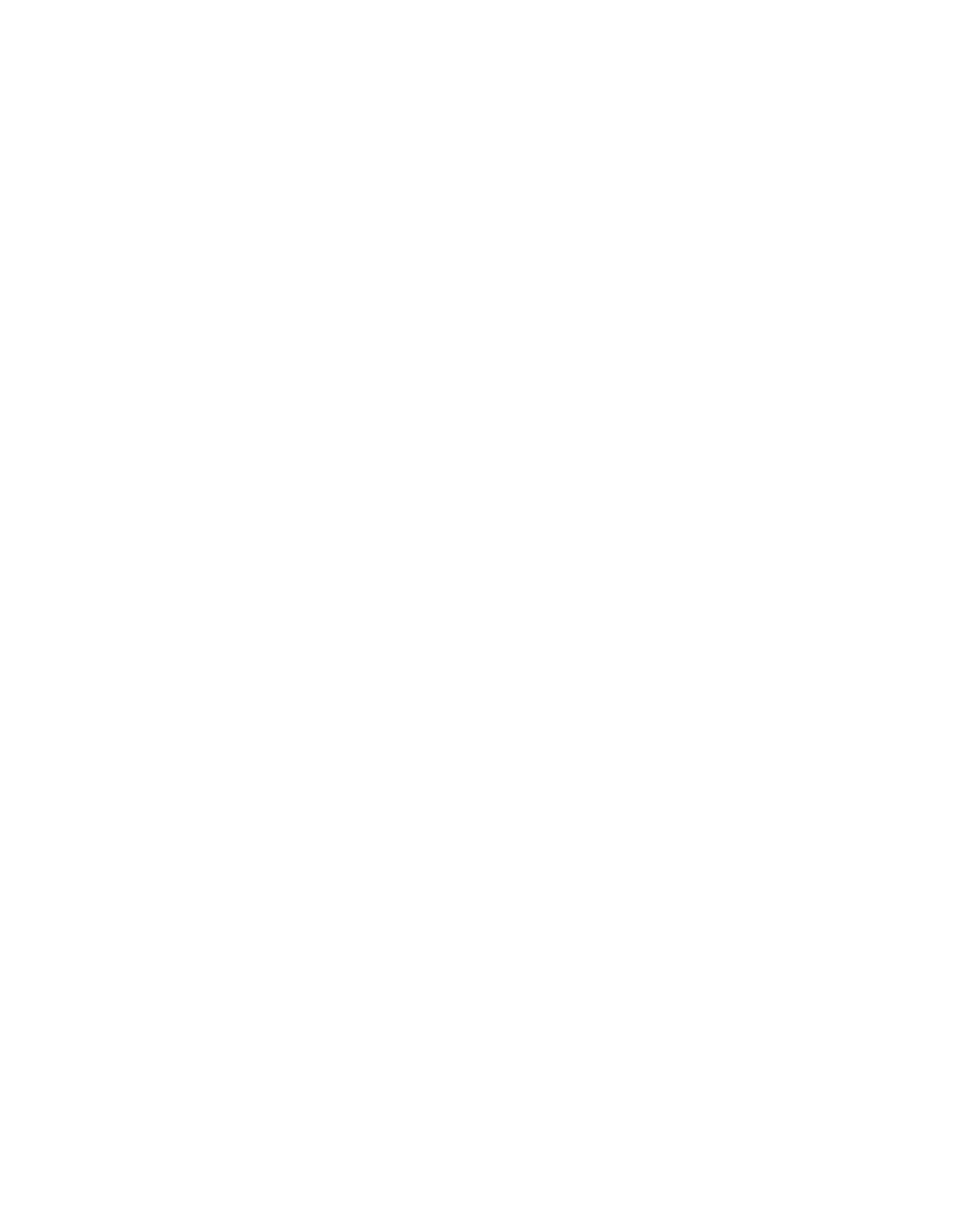



|                                                       | <b>Your SSN</b>                                                                                                                                                                                                                                                                                                                                                                                                                                                                                                                                                                                                                                                                                                                                                                                                                                              |                       |       |          |  |  |  |
|-------------------------------------------------------|--------------------------------------------------------------------------------------------------------------------------------------------------------------------------------------------------------------------------------------------------------------------------------------------------------------------------------------------------------------------------------------------------------------------------------------------------------------------------------------------------------------------------------------------------------------------------------------------------------------------------------------------------------------------------------------------------------------------------------------------------------------------------------------------------------------------------------------------------------------|-----------------------|-------|----------|--|--|--|
| Your<br>Information                                   | Name First                                                                                                                                                                                                                                                                                                                                                                                                                                                                                                                                                                                                                                                                                                                                                                                                                                                   | Middle/Maiden<br>Last |       |          |  |  |  |
|                                                       |                                                                                                                                                                                                                                                                                                                                                                                                                                                                                                                                                                                                                                                                                                                                                                                                                                                              | City                  | State | ZIP Code |  |  |  |
| Employer<br>Information<br>Signature<br>Certification | Address<br>Street or P.O. Box<br>City<br>State<br>ZIP Code                                                                                                                                                                                                                                                                                                                                                                                                                                                                                                                                                                                                                                                                                                                                                                                                   |                       |       |          |  |  |  |
|                                                       | My current status is:<br>□ Employees' Retirement System (ERS) member<br>$\Box$ Judicial Retirement Fund (JRF) member<br>$\Box$ Teachers' Retirement System (TRS) member<br>$\Box$ I am not a member of ERS, TRS, or JRF                                                                                                                                                                                                                                                                                                                                                                                                                                                                                                                                                                                                                                      |                       |       |          |  |  |  |
|                                                       | Please read carefully as the following statements will apply to your RSA-1 account:<br>I have designated my beneficiaries on the separate BENEFICIARY DESIGNATION form (return to RSA-1).<br>I have completed an INVESTMENT OPTION ELECTION form (return to RSA-1).<br>I will complete an AUTHORIZATION TO DEFER COMPENSATION form and deliver it to my payroll officer to begin deferrals. It takes at least two<br><b>weeks</b> to process the RSA-1 ENROLLMENT, BENEFICIARY DESIGNATION, and INVESTMENT OPTION ELECTION FORMS.<br>I understand that I may not withdraw this account unless I meet one of the following conditions:<br>1. Separation from service through retirement or termination from employment<br>2. The attainment of age 72<br>3. Unforeseeable emergency (must be approved by Plan Administrator)<br>4. Small Balance Distribution |                       |       |          |  |  |  |
|                                                       | Your signature affirms your understanding of each of these statements and is your agreement to be bound by the terms and conditions<br>set forth in the amended and restated RSA-1 Plan Document, which is located on the RSA website.                                                                                                                                                                                                                                                                                                                                                                                                                                                                                                                                                                                                                       |                       |       |          |  |  |  |

 $\textit{Sign Here} \ \ \rightarrow \quad \ \ \ \text{Your Signature} \ \ \_\_\_ \ \ \_\_$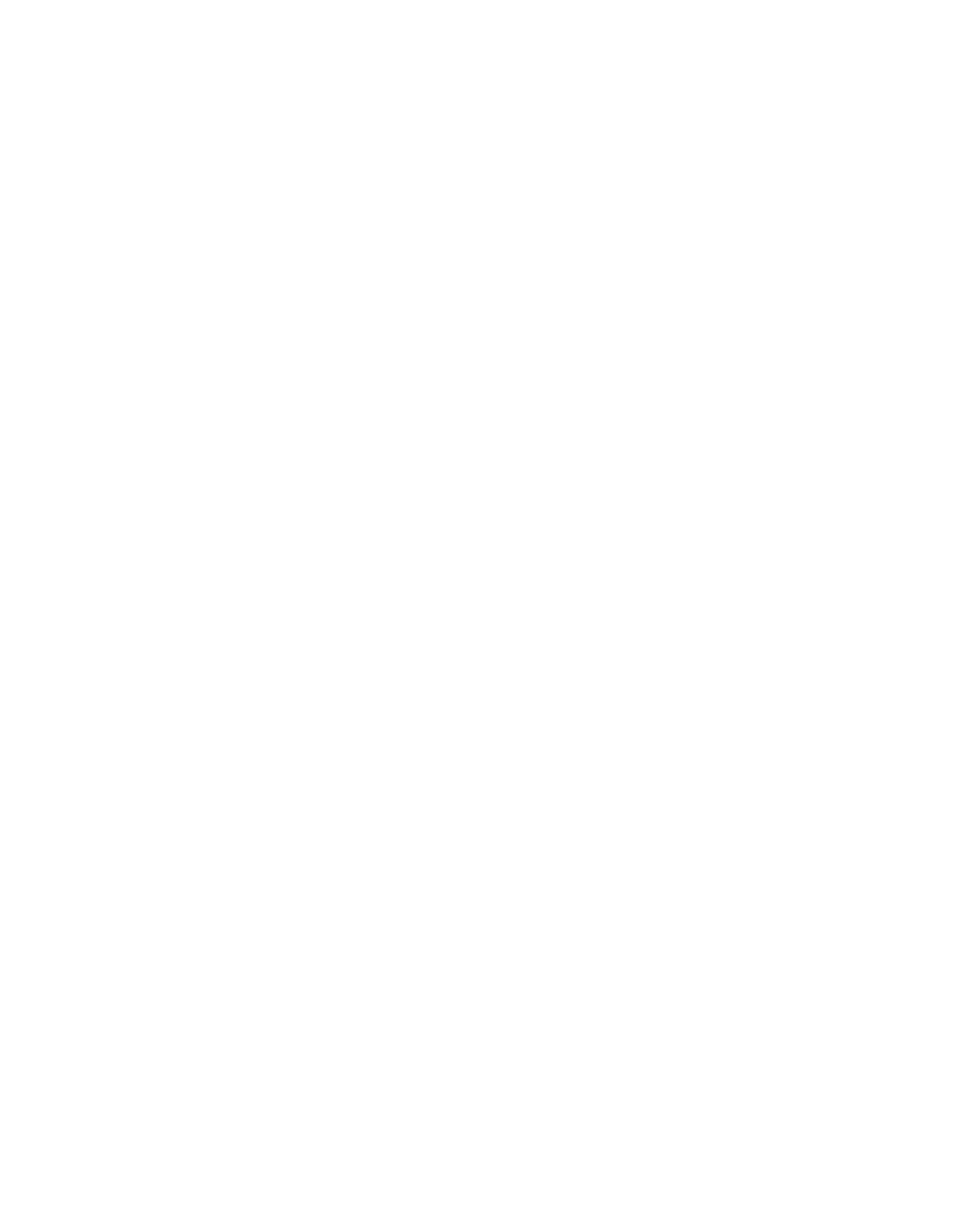



### Your SSN

|                                                              | Type of Account: □ PEIRAF □ RSA-1                                                         |                                                                                                                                                                                                                                |                              |          |  |  |  |
|--------------------------------------------------------------|-------------------------------------------------------------------------------------------|--------------------------------------------------------------------------------------------------------------------------------------------------------------------------------------------------------------------------------|------------------------------|----------|--|--|--|
| Your                                                         |                                                                                           |                                                                                                                                                                                                                                |                              |          |  |  |  |
| Information<br>Please note: Divorce or                       | Middle/Maiden<br>Last                                                                     |                                                                                                                                                                                                                                |                              |          |  |  |  |
| annulment of a marriage                                      | Address <u>Street or P.O. Box</u>                                                         | City                                                                                                                                                                                                                           | State                        | ZIP Code |  |  |  |
| shall not revoke or void<br>the designation of a             |                                                                                           |                                                                                                                                                                                                                                |                              |          |  |  |  |
| spouse as beneficiary for<br>any benefits payable by<br>RSA. |                                                                                           |                                                                                                                                                                                                                                |                              |          |  |  |  |
| <b>Designation</b><br>of Primary<br>Beneficiary(ies)         | death according to the terms of the Plan.                                                 | I hereby designate the following person(s) as my PRIMARY BENEFICIARY(IES) to receive any benefit that may become due at or after my                                                                                            |                              |          |  |  |  |
|                                                              |                                                                                           |                                                                                                                                                                                                                                |                              |          |  |  |  |
|                                                              |                                                                                           |                                                                                                                                                                                                                                |                              |          |  |  |  |
|                                                              |                                                                                           |                                                                                                                                                                                                                                | State                        | ZIP Code |  |  |  |
|                                                              |                                                                                           |                                                                                                                                                                                                                                | $\Box$ Female                |          |  |  |  |
|                                                              |                                                                                           | Name Date of Birth Changes and Changes and Changes and Changes and Changes and Changes and Changes and Changes and Changes and Changes and Changes and Changes and Changes and Changes and Changes and Changes and Changes and |                              |          |  |  |  |
|                                                              | Street or P.O. Box                                                                        | City                                                                                                                                                                                                                           | State                        | ZIP Code |  |  |  |
|                                                              |                                                                                           |                                                                                                                                                                                                                                | $\Box$ Female                |          |  |  |  |
|                                                              |                                                                                           |                                                                                                                                                                                                                                |                              |          |  |  |  |
|                                                              | Address <u>Street</u> or P.O. Box                                                         |                                                                                                                                                                                                                                |                              |          |  |  |  |
|                                                              |                                                                                           | City                                                                                                                                                                                                                           | State                        | ZIP Code |  |  |  |
|                                                              |                                                                                           |                                                                                                                                                                                                                                | $\Box$ Female                |          |  |  |  |
|                                                              |                                                                                           |                                                                                                                                                                                                                                |                              |          |  |  |  |
|                                                              |                                                                                           |                                                                                                                                                                                                                                |                              |          |  |  |  |
|                                                              |                                                                                           | City                                                                                                                                                                                                                           | State                        | ZIP Code |  |  |  |
|                                                              |                                                                                           | Sex                                                                                                                                                                                                                            | $\Box$ Male<br>$\Box$ Female |          |  |  |  |
|                                                              | $\Box$ Check if contingent beneficiary information is continued on the back of this form. |                                                                                                                                                                                                                                |                              |          |  |  |  |
| Signature<br>Certification                                   |                                                                                           |                                                                                                                                                                                                                                |                              |          |  |  |  |
| <b>Sign Here</b>                                             |                                                                                           |                                                                                                                                                                                                                                |                              |          |  |  |  |
| Please have your signature<br>acknowledged before a          |                                                                                           |                                                                                                                                                                                                                                |                              |          |  |  |  |
| Notary Public.                                               | individual and acknowledged under oath that the statements made are true.                 |                                                                                                                                                                                                                                |                              |          |  |  |  |
|                                                              |                                                                                           |                                                                                                                                                                                                                                |                              |          |  |  |  |
|                                                              |                                                                                           |                                                                                                                                                                                                                                |                              |          |  |  |  |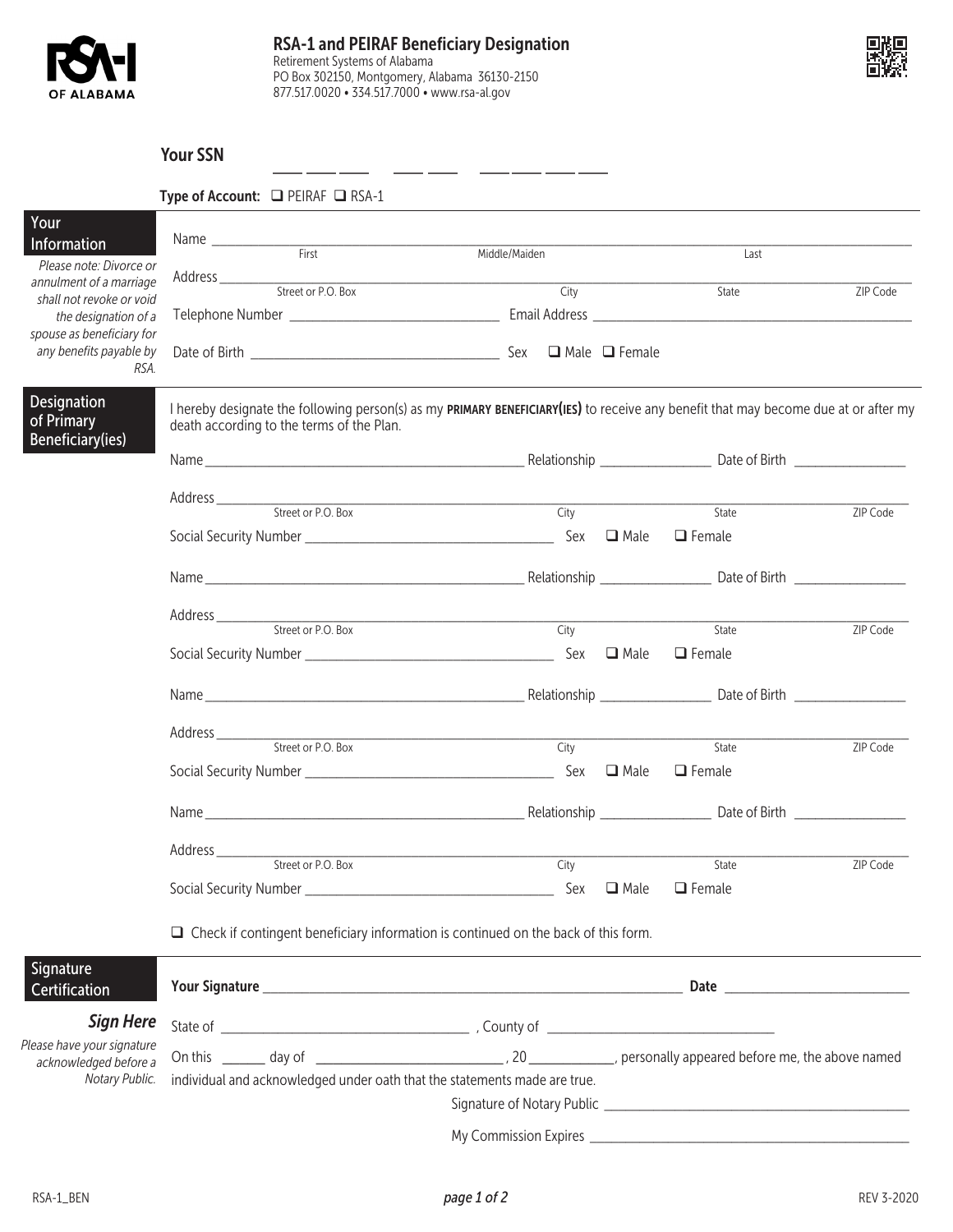

|                              | <b>RSA-1 and PEIRAF Beneficiary Designation</b><br>If completing this side of the form, do not forget to sign at the bottom.                                                                                                                                        |                                                                                                                                                                                                                                                                                                                                                                                                                      |  |                        |            |  |  |
|------------------------------|---------------------------------------------------------------------------------------------------------------------------------------------------------------------------------------------------------------------------------------------------------------------|----------------------------------------------------------------------------------------------------------------------------------------------------------------------------------------------------------------------------------------------------------------------------------------------------------------------------------------------------------------------------------------------------------------------|--|------------------------|------------|--|--|
|                              |                                                                                                                                                                                                                                                                     |                                                                                                                                                                                                                                                                                                                                                                                                                      |  |                        |            |  |  |
| Designation<br>of Contingent | In the event the primary beneficiary(ies) designated above does not survive me, I hereby designate the following person(s) as my<br>cONTINGENT BENEFICIARY(IES) to receive any benefit that may become due at or after my death according to the terms of the Plan. |                                                                                                                                                                                                                                                                                                                                                                                                                      |  |                        |            |  |  |
| <b>Beneficiary(ies)</b>      |                                                                                                                                                                                                                                                                     |                                                                                                                                                                                                                                                                                                                                                                                                                      |  |                        |            |  |  |
|                              | Address <u>City Street or P.O. Box</u>                                                                                                                                                                                                                              |                                                                                                                                                                                                                                                                                                                                                                                                                      |  |                        |            |  |  |
|                              |                                                                                                                                                                                                                                                                     |                                                                                                                                                                                                                                                                                                                                                                                                                      |  | State                  | ZIP Code   |  |  |
|                              |                                                                                                                                                                                                                                                                     |                                                                                                                                                                                                                                                                                                                                                                                                                      |  |                        |            |  |  |
|                              |                                                                                                                                                                                                                                                                     |                                                                                                                                                                                                                                                                                                                                                                                                                      |  |                        |            |  |  |
|                              |                                                                                                                                                                                                                                                                     | $\frac{1}{\sqrt{1-\frac{1}{2}}\sqrt{1-\frac{1}{2}}\sqrt{1-\frac{1}{2}}\sqrt{1-\frac{1}{2}}\sqrt{1-\frac{1}{2}}\sqrt{1-\frac{1}{2}}\sqrt{1-\frac{1}{2}}\sqrt{1-\frac{1}{2}}\sqrt{1-\frac{1}{2}}\sqrt{1-\frac{1}{2}}\sqrt{1-\frac{1}{2}}\sqrt{1-\frac{1}{2}}\sqrt{1-\frac{1}{2}}\sqrt{1-\frac{1}{2}}\sqrt{1-\frac{1}{2}}\sqrt{1-\frac{1}{2}}\sqrt{1-\frac{1}{2}}\sqrt{1-\frac{1}{2}}\sqrt{1-\frac{1}{2}}\sqrt{1-\frac$ |  | State                  | ZIP Code   |  |  |
|                              |                                                                                                                                                                                                                                                                     |                                                                                                                                                                                                                                                                                                                                                                                                                      |  |                        |            |  |  |
|                              |                                                                                                                                                                                                                                                                     |                                                                                                                                                                                                                                                                                                                                                                                                                      |  |                        |            |  |  |
|                              |                                                                                                                                                                                                                                                                     |                                                                                                                                                                                                                                                                                                                                                                                                                      |  |                        |            |  |  |
|                              |                                                                                                                                                                                                                                                                     |                                                                                                                                                                                                                                                                                                                                                                                                                      |  | State<br>$\Box$ Female | ZIP Code   |  |  |
|                              |                                                                                                                                                                                                                                                                     |                                                                                                                                                                                                                                                                                                                                                                                                                      |  |                        |            |  |  |
|                              |                                                                                                                                                                                                                                                                     |                                                                                                                                                                                                                                                                                                                                                                                                                      |  |                        |            |  |  |
|                              |                                                                                                                                                                                                                                                                     |                                                                                                                                                                                                                                                                                                                                                                                                                      |  | State                  | ZIP Code   |  |  |
|                              |                                                                                                                                                                                                                                                                     |                                                                                                                                                                                                                                                                                                                                                                                                                      |  |                        |            |  |  |
|                              |                                                                                                                                                                                                                                                                     |                                                                                                                                                                                                                                                                                                                                                                                                                      |  |                        |            |  |  |
|                              | *Page two must be signed if any contingent beneficiary information is submitted on this side of the form.                                                                                                                                                           |                                                                                                                                                                                                                                                                                                                                                                                                                      |  |                        |            |  |  |
|                              |                                                                                                                                                                                                                                                                     |                                                                                                                                                                                                                                                                                                                                                                                                                      |  |                        |            |  |  |
|                              |                                                                                                                                                                                                                                                                     |                                                                                                                                                                                                                                                                                                                                                                                                                      |  |                        |            |  |  |
|                              |                                                                                                                                                                                                                                                                     |                                                                                                                                                                                                                                                                                                                                                                                                                      |  |                        |            |  |  |
|                              |                                                                                                                                                                                                                                                                     |                                                                                                                                                                                                                                                                                                                                                                                                                      |  |                        |            |  |  |
|                              |                                                                                                                                                                                                                                                                     |                                                                                                                                                                                                                                                                                                                                                                                                                      |  |                        |            |  |  |
|                              |                                                                                                                                                                                                                                                                     |                                                                                                                                                                                                                                                                                                                                                                                                                      |  |                        |            |  |  |
|                              |                                                                                                                                                                                                                                                                     |                                                                                                                                                                                                                                                                                                                                                                                                                      |  |                        |            |  |  |
|                              |                                                                                                                                                                                                                                                                     |                                                                                                                                                                                                                                                                                                                                                                                                                      |  |                        |            |  |  |
|                              |                                                                                                                                                                                                                                                                     |                                                                                                                                                                                                                                                                                                                                                                                                                      |  |                        |            |  |  |
|                              |                                                                                                                                                                                                                                                                     |                                                                                                                                                                                                                                                                                                                                                                                                                      |  |                        |            |  |  |
| RSA-1_BEN                    |                                                                                                                                                                                                                                                                     | page 2 of 2                                                                                                                                                                                                                                                                                                                                                                                                          |  |                        | REV 3-2020 |  |  |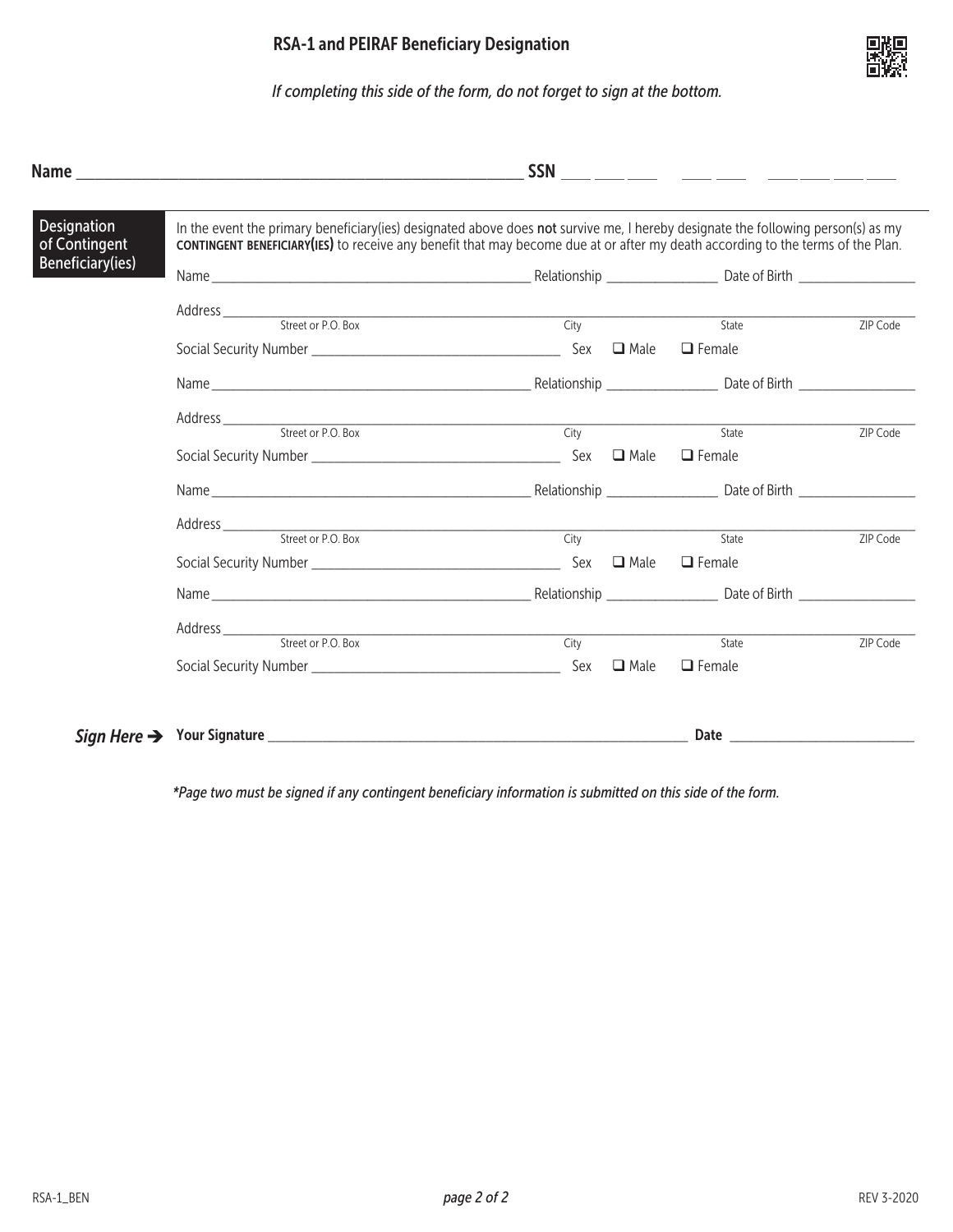



|                                   | <b>Your SSN</b>                                                                                                                                                                                                                                                                       |  |               |       |          |  |
|-----------------------------------|---------------------------------------------------------------------------------------------------------------------------------------------------------------------------------------------------------------------------------------------------------------------------------------|--|---------------|-------|----------|--|
|                                   | Check all that apply: $\Box$ RSA-1 $\Box$ DROP $\Box$ PLOP $\Box$ ERIP                                                                                                                                                                                                                |  |               |       |          |  |
| Your<br>Information               |                                                                                                                                                                                                                                                                                       |  | Middle/Maiden | Last  |          |  |
|                                   |                                                                                                                                                                                                                                                                                       |  | City          | State | ZIP Code |  |
|                                   |                                                                                                                                                                                                                                                                                       |  |               |       |          |  |
|                                   |                                                                                                                                                                                                                                                                                       |  |               |       |          |  |
| RSA-1<br><b>Accounts Only</b>     | I elect the following investment option for future deferrals. You can elect to have 100% in the bond, stock, or short-term investment<br>option election or split the percentages between the investment options, but they must add up to 100%.                                       |  |               |       |          |  |
|                                   | various debt instruments with maturities greater than one year such as corporate bonds, U.S. agency obligations, mortgage<br>obligations, and commercial paper.                                                                                                                       |  |               |       |          |  |
|                                   | S&P 500 Index Fund.                                                                                                                                                                                                                                                                   |  |               |       |          |  |
|                                   | (STIF) could include high-quality money market securities, U.S. Treasury bills or notes, and U.S. government agency notes with a<br>maturity of one year or less.                                                                                                                     |  |               |       |          |  |
| <b>DROP/PLOP/ERIP</b><br>Rollover | I elect the following investment option for:<br>Check one: $\Box$ DROP $\Box$ PLOP $\Box$ ERIP                                                                                                                                                                                        |  |               |       |          |  |
| <b>Accounts Only</b>              | You can elect to have 100% in the bond, stock, or short-term investment option election or split the percentages between the<br>investment options, but they must add up to 100%.                                                                                                     |  |               |       |          |  |
|                                   | Invest _________________________ % of funds in the RSA-1 BOND investment option. The bond portfolio is invested in various debt<br>instruments with maturities greater than one year such as corporate bonds, U.S. agency obligations, mortgage obligations, and<br>commercial paper. |  |               |       |          |  |
|                                   | % of funds in the RSA-1 STOCK investment option. The stock portfolio is invested in an S&P 500<br>Invest_<br>Index Fund.                                                                                                                                                              |  |               |       |          |  |
|                                   | % of funds in the RSA-1 SHORT-TERM investment option. The short-term investment fund<br>Invest<br>(STIF) could include high-quality money market securities, U.S. Treasury bills or notes, and U.S. government agency notes with a<br>maturity of one year or less.                   |  |               |       |          |  |
| Signature<br>Certification        | I understand the following regarding this investment option election:                                                                                                                                                                                                                 |  |               |       |          |  |
|                                   | My election must be made prior to the funds being submitted or transferred. My election can be made once every 90 days.<br>My election will remain in effect until a subsequent election is made, but it must remain in effect for 90 days.                                           |  |               |       |          |  |

*Sign Here* <sup>è</sup> Your Signature \_\_\_\_\_\_\_\_\_\_\_\_\_\_\_\_\_\_\_\_\_\_\_\_\_\_\_\_\_\_\_\_\_\_\_\_\_\_\_\_\_\_\_\_\_\_\_\_\_\_\_\_\_\_ Date \_\_\_\_\_\_\_\_\_\_\_\_\_\_\_\_\_\_\_\_\_\_\_\_